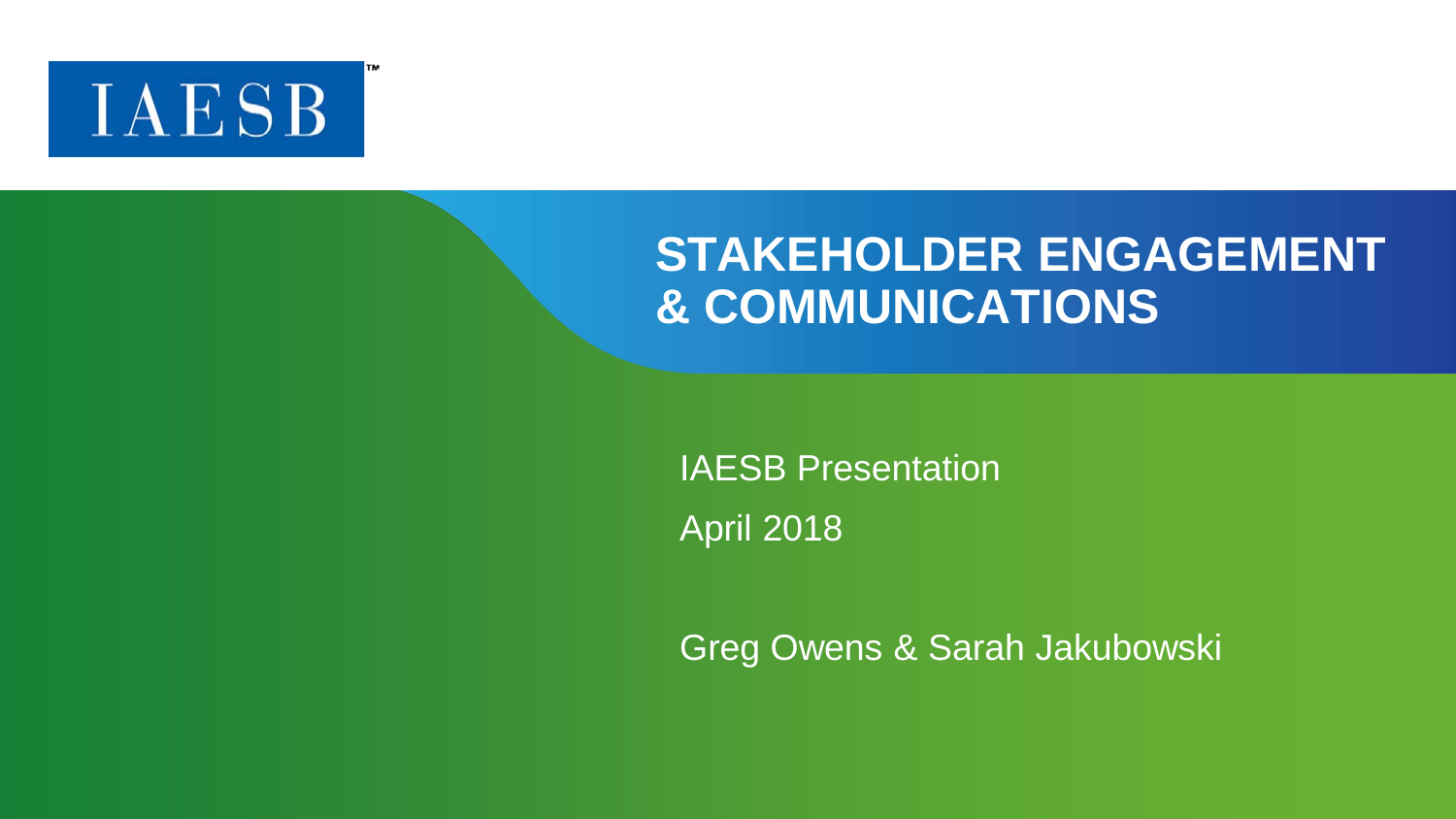**Agenda**

- 1. Update on SE&C activities
- 2. Consideration of Engagement & Communications Plan

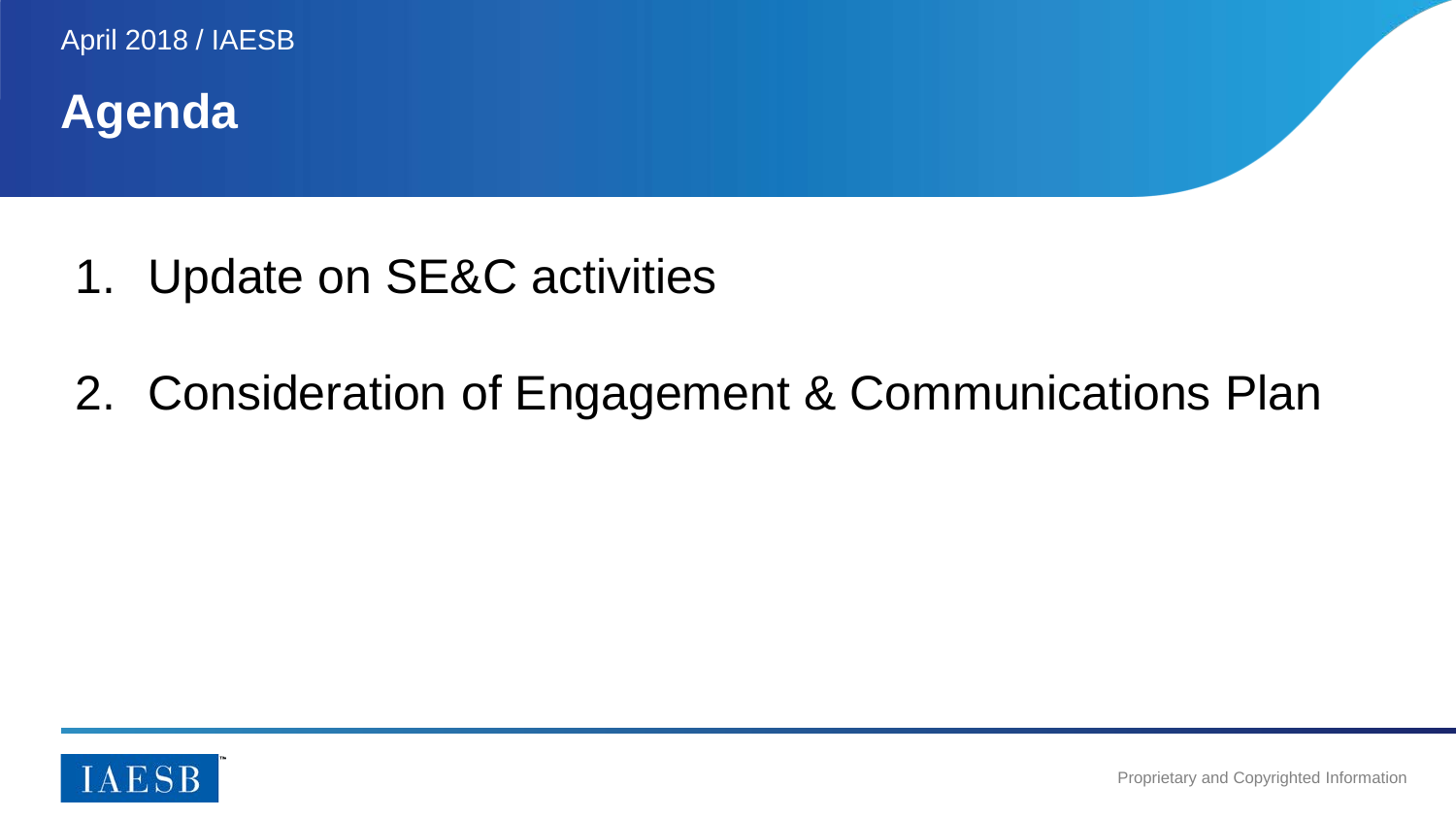### **What has been done since November 2017?**



1<sup>st</sup> review Ambassador toolkit



2 x eNews, Personal **Perspectives** 



#### Finalized standards development content



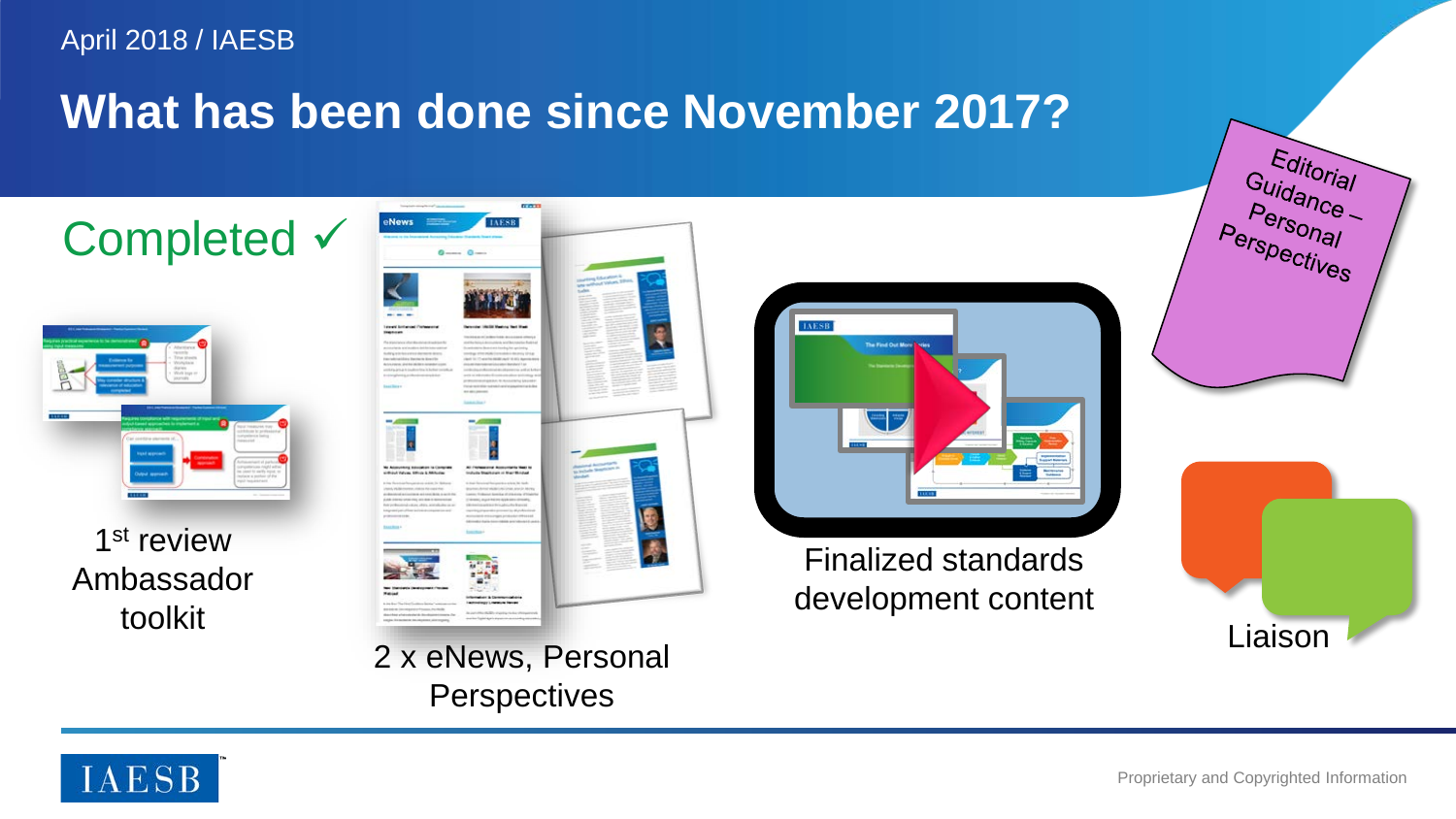### **What needs to be done to July 2018?**

**Ongoing** 

**AESB** 





Guidance

Use of Survey

Accounting Education Resources page & Accounting Education **Insights** 

Member videos

Engagement & Communications Plan





Proprietary and Copyrighted Information

eNews – Kenyan edition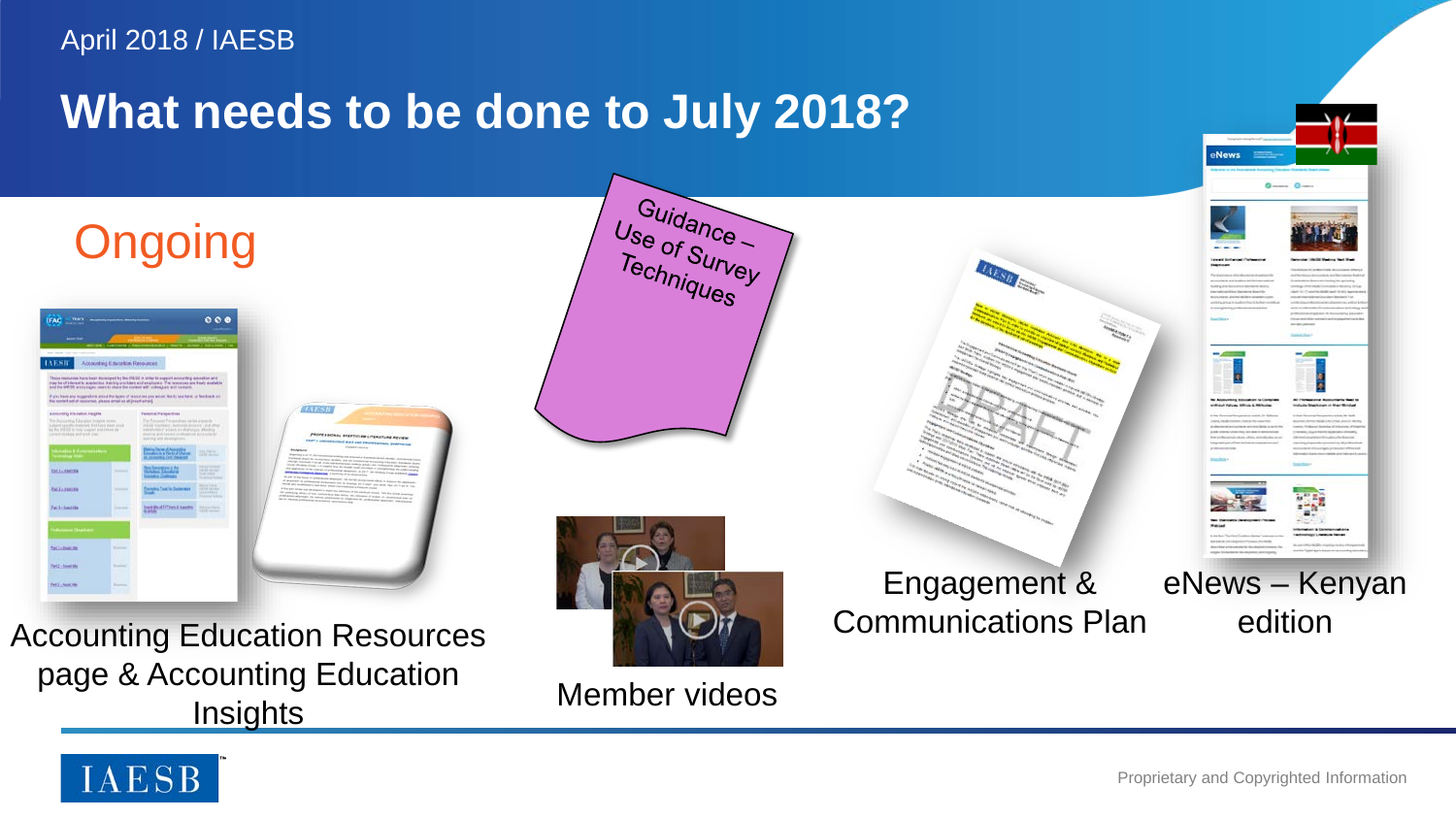**Next steps**



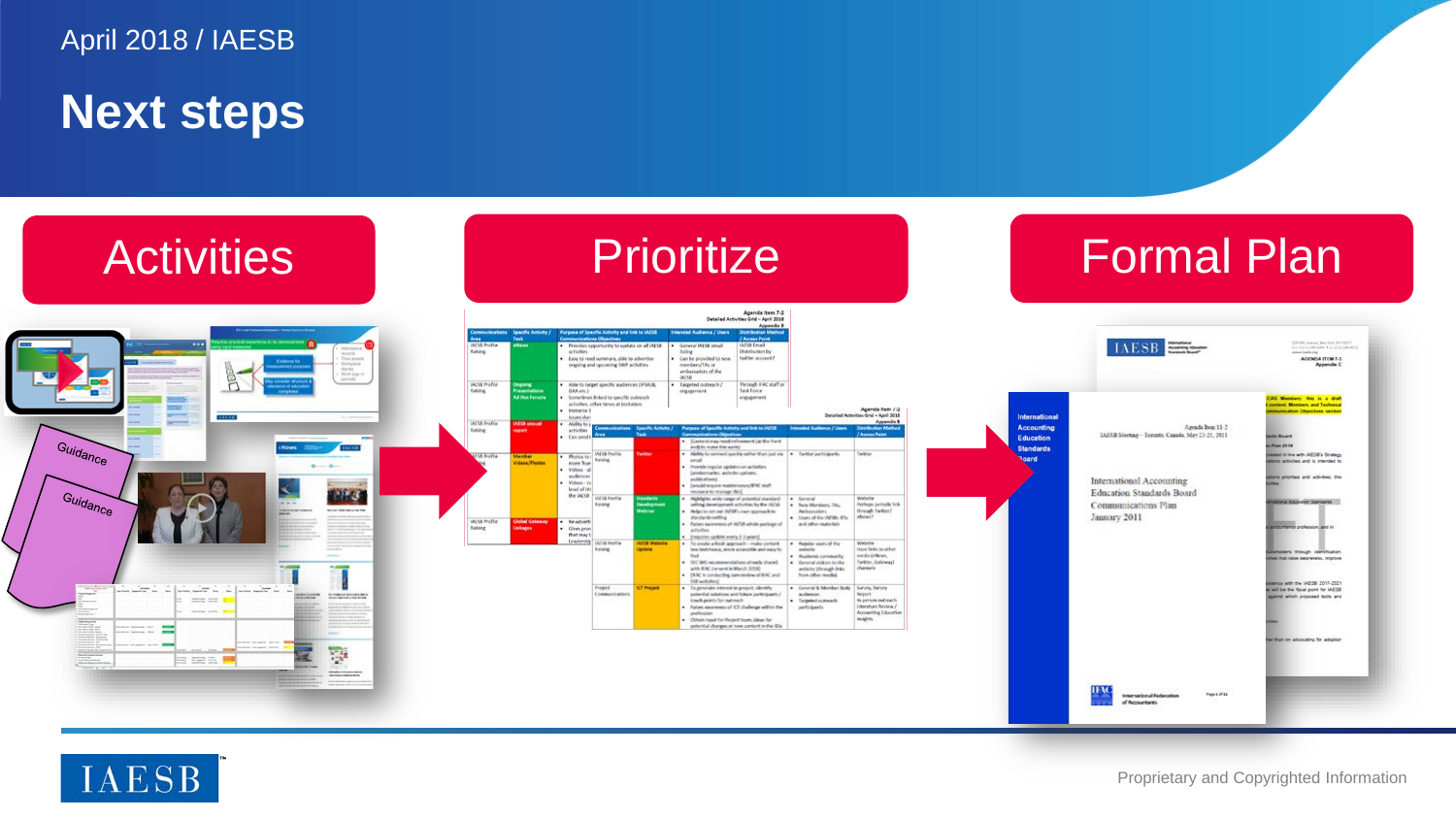### **Next steps – why important?**

- Support & drive activities 2018 onwards
- Highlight & target resource needs
- Prioritize & map items to Objectives
- Identify & implement set of KPIs

| <b>IAESB</b><br>stream loads and<br>AGENDA ITEM 7-3<br><b>Apparedix C</b>                                                                                                                                                                                                                                                                                                                                                                                                    |
|------------------------------------------------------------------------------------------------------------------------------------------------------------------------------------------------------------------------------------------------------------------------------------------------------------------------------------------------------------------------------------------------------------------------------------------------------------------------------|
| Nide to MESS Members, WESS Technical Advisors and CAS Members, this is a draft<br>Creanunications Plan is order to provide an overview of typical content. Members and Technical<br>Advisors are asked to locus on the MESE Engagement and Communication Disectives section<br>for the purposes of the April 2018 set of meetings                                                                                                                                            |
| <b>International Acc</b><br><b>Standards Board</b>                                                                                                                                                                                                                                                                                                                                                                                                                           |
| in Flax 2016.<br><b>ERAFTI EN</b>                                                                                                                                                                                                                                                                                                                                                                                                                                            |
| The Engagement and Community<br>an the "Pain's who<br>sated in line with MEDE's Strumers<br>and Work Plans, sutlines the 1<br>engagement and com<br>one activities and is intended to<br>compensent the questi Strategi                                                                                                                                                                                                                                                      |
| The WESE's Strategy highlights hey engagement and com-<br>ins proving and activities: this<br>document provides more detail on the cortext and nature of the<br>best.                                                                                                                                                                                                                                                                                                        |
| <b>UNFAIR SECURITY</b>                                                                                                                                                                                                                                                                                                                                                                                                                                                       |
| <b>video</b><br>attain acceptance workers and forter a<br><b>Allance</b><br>enhance the competence of indivision.<br>a in the global accountance profession. And in<br><b>Suite</b><br>continues or experience sublation and confidence.<br>ULLES shaleyy and cars for enturied contactors will statements moves identicator.<br>pevelopment, and execution of engagement a<br>UNCARDO ACTIVITIES TIGE CASE EMISTERES, Improve<br>dialogue, and support the public interest. |
| Engagement and Communications Objectives                                                                                                                                                                                                                                                                                                                                                                                                                                     |
| This Plan's objectives were developed to support and ensure consistency with the IAESB 2017-2021<br>Strategy and 2017-2018 Work Plan. These objectives shown below will be the final point for ULESE<br>ergagement and conmunications activities, and be the measure against which prosoned tools and<br>tacticulasemaches and ideas are considered. The objectives include:                                                                                                 |
| . Increase and appenant in ULETS activities                                                                                                                                                                                                                                                                                                                                                                                                                                  |
| . Increase two-way input to (AESD standards development activities)                                                                                                                                                                                                                                                                                                                                                                                                          |
| . Postor MESB as a thought leader on relevant topics.                                                                                                                                                                                                                                                                                                                                                                                                                        |
| This Flax focuses on driving least to the MISE's deliberations, rather than an advocating for adoption<br>and inclumentation of the International Education Standards.                                                                                                                                                                                                                                                                                                       |
|                                                                                                                                                                                                                                                                                                                                                                                                                                                                              |
|                                                                                                                                                                                                                                                                                                                                                                                                                                                                              |

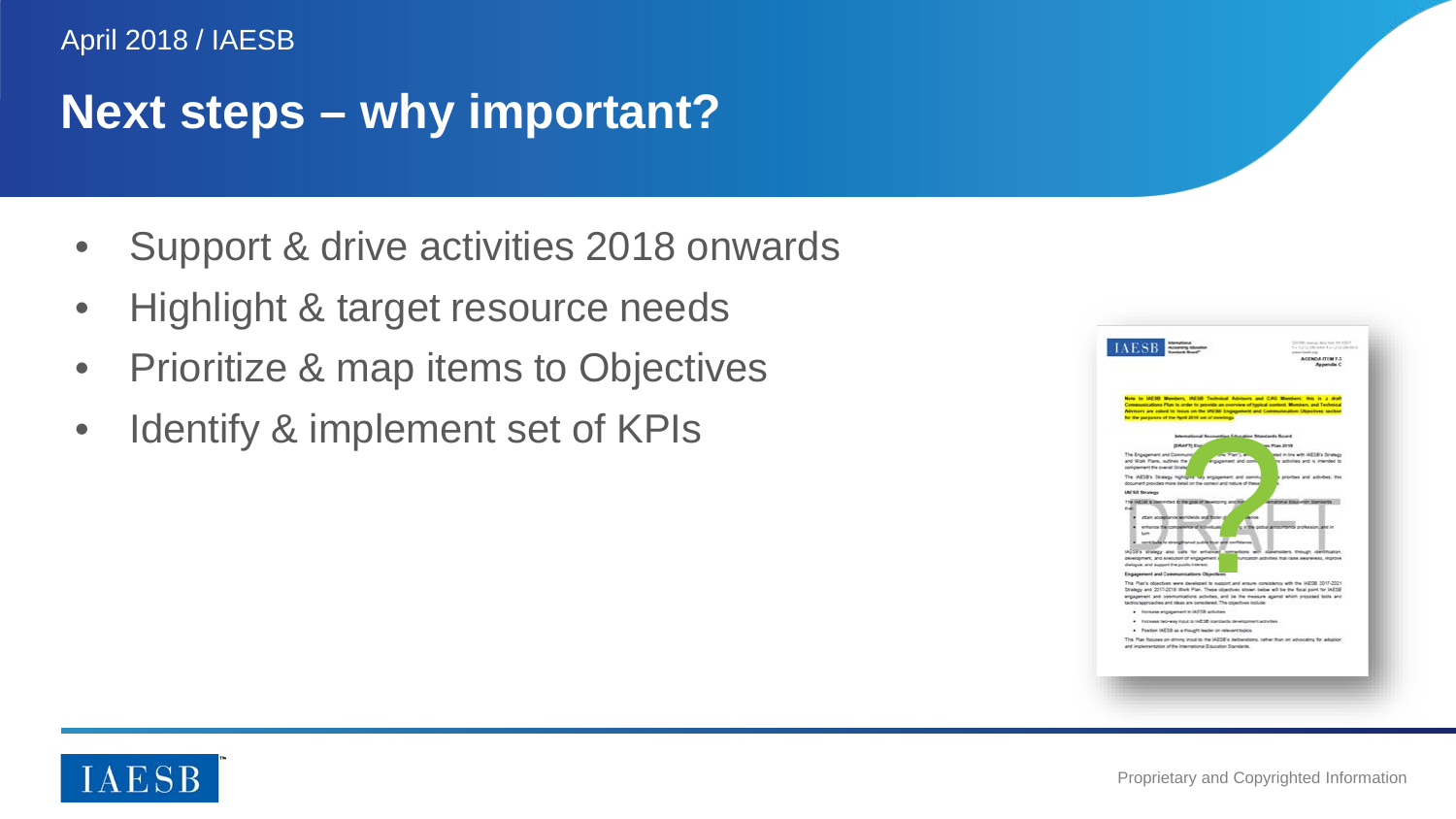# **Next steps – Task Force Activities**

Request from Task Forces to fill in gaps

- What are your communications plans in 2018? 2019?
- Consider:
	- Who?
	- What?
	- When?

| <b>Communications</b>            | <b>Specific Activity /</b>                        | <b>Purpose of Specific Activity and link to IAESB</b>                                                                                                   | <b>Intended Audience / Users</b> | <b>Distribution Method</b> |
|----------------------------------|---------------------------------------------------|---------------------------------------------------------------------------------------------------------------------------------------------------------|----------------------------------|----------------------------|
| Area                             | <b>Task</b>                                       | <b>Communications Objectives</b>                                                                                                                        |                                  | / Access Point             |
| Project                          | <b>Public Sector</b>                              | <b>TBD</b>                                                                                                                                              | <b>TBD</b>                       | <b>TBD</b>                 |
| Communications                   | Project                                           | ٠                                                                                                                                                       | $\bullet$                        |                            |
| Project<br>Communications        | <b>Target Audience of</b><br>the IESs             | TBC - Likely consultation paper - will need<br>$\bullet$<br>Comms/Engagement (TBD) - potential<br>roundtables.                                          | <b>TBD</b><br>٠                  | <b>TBD</b>                 |
| Project<br><b>Communications</b> | <b>IES <math>7 -</math>CPD</b><br><b>Revision</b> | TBC - Likely release of final IES and<br>٠<br>communications about implementation<br>support materials - will need Comms (TBD)                          | <b>TBD</b><br>$\bullet$          | <b>TBD</b>                 |
| Project                          | Post-effective date                               | <b>TBD</b>                                                                                                                                              | <b>TBD</b>                       | <b>TBD</b>                 |
| Communications                   | review                                            | ٠                                                                                                                                                       |                                  |                            |
| Project<br>Communications        | Link into 2019-<br>2021 Work Plan                 | TBD - What is planned for the 2019-2021<br>٠<br>Work Plan? What<br>communications/engagement is likely to be<br>needed prior to and during that period. | <b>TBD</b><br>٠                  | <b>TBD</b>                 |

– SEC WG / Implementation Support WG Involvement?

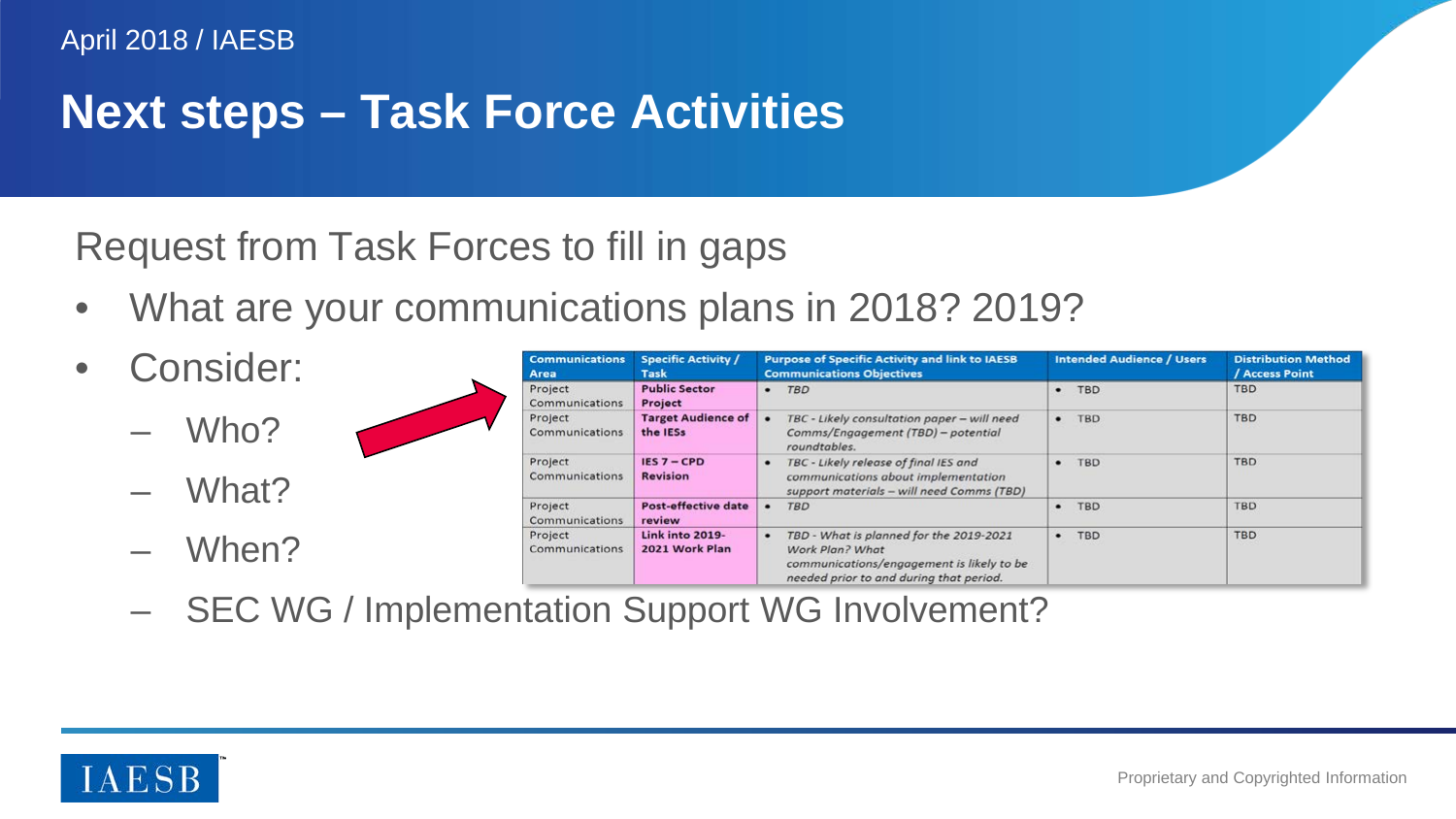#### **Next steps – draft content?**

- Supported by IFAC Communications team 'hot off the press'
- Initial focus on Objectives  **Fink** back to 2016 SECWG Project
- Will be used to help filter/determine priorities
- $2<sup>nd</sup>$  section insight into other potential areas



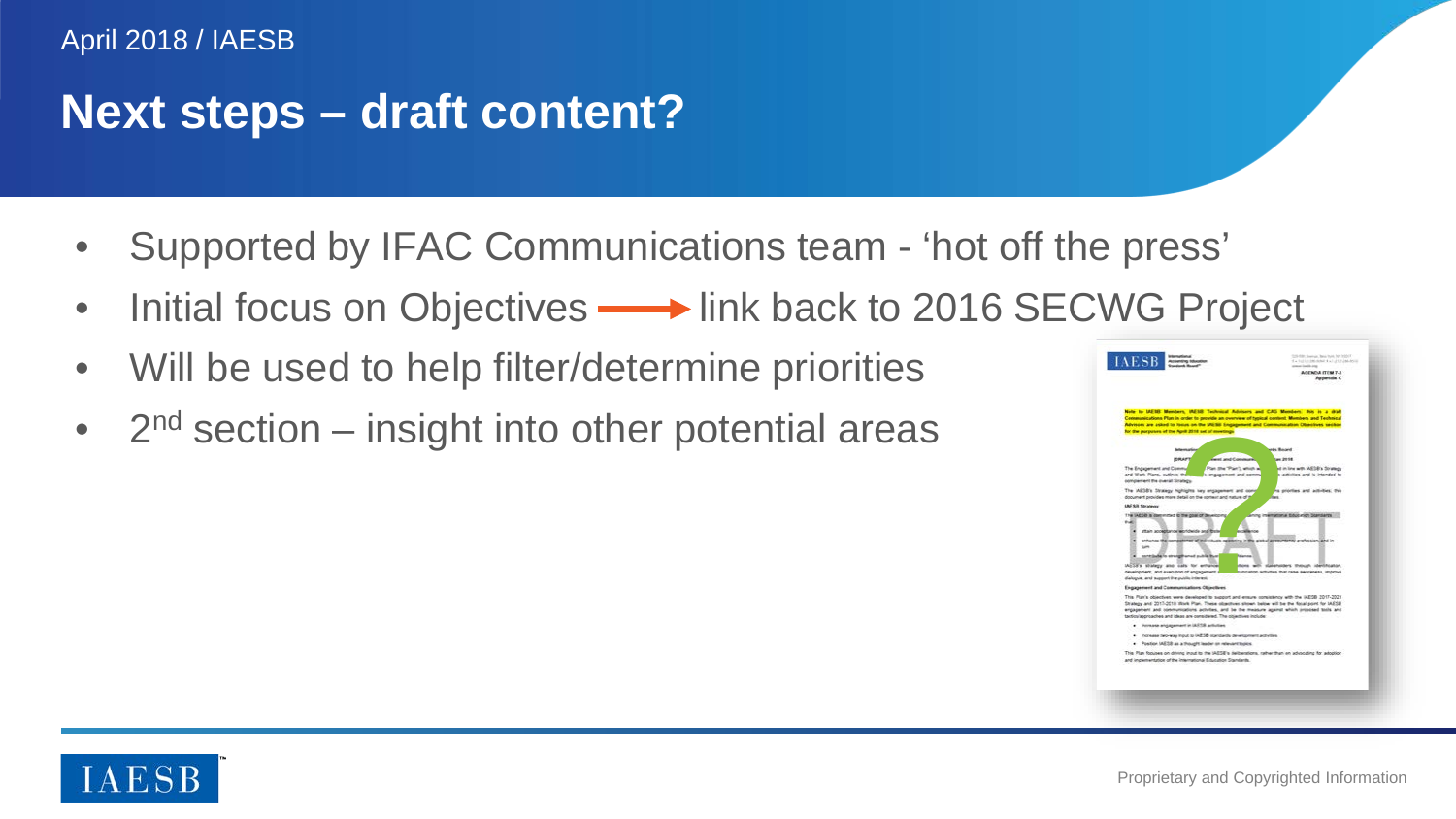# **Next steps – approach to KPIs?**

- Interest in this area in the past
- Integrated into Engagement & Communications Plan
	- Initial consideration of SMART criteria
	- Mix of KPIs
	- Availability of data (hard/soft metrics, etc.)



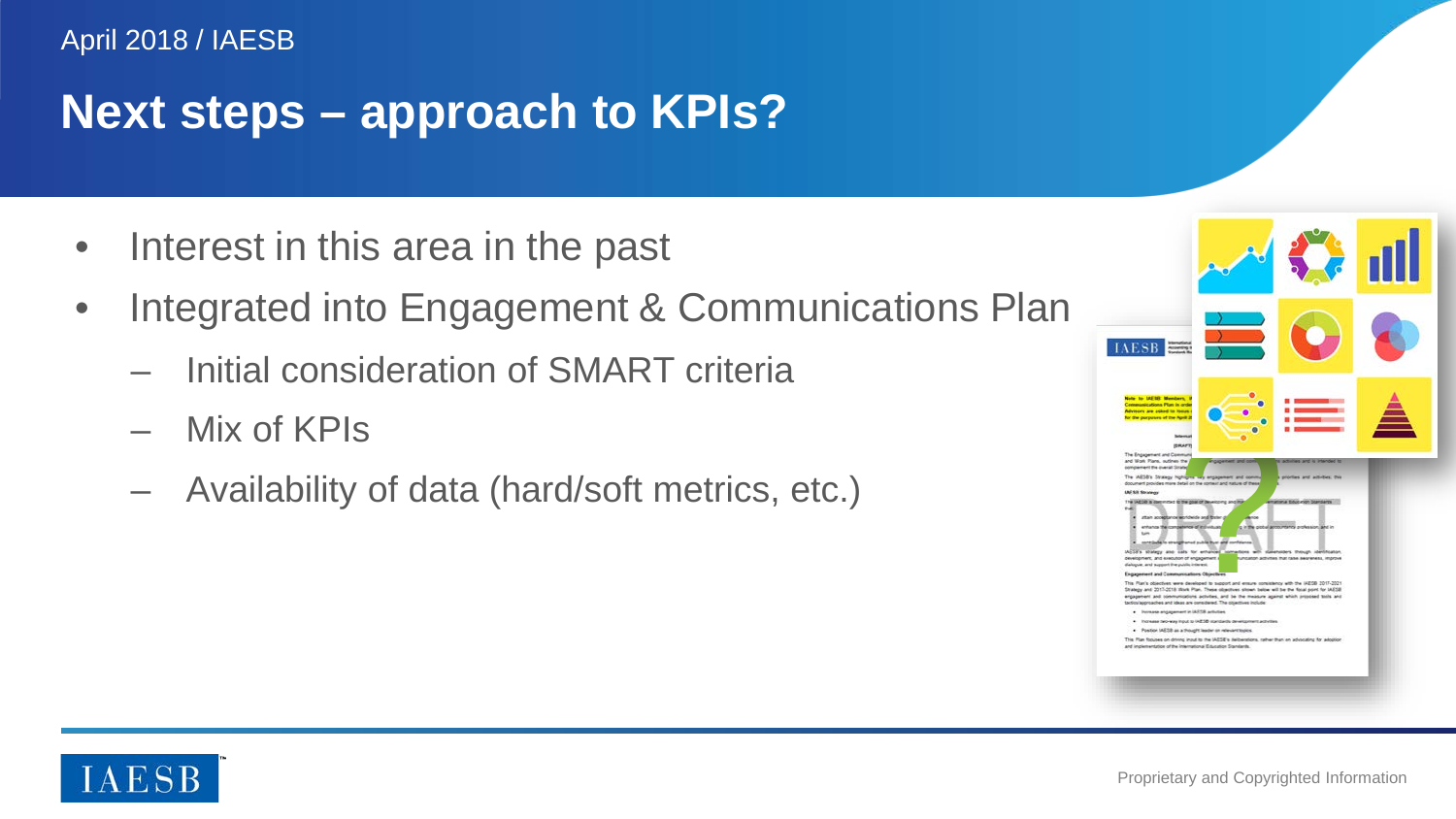### **Proposed Timeline**



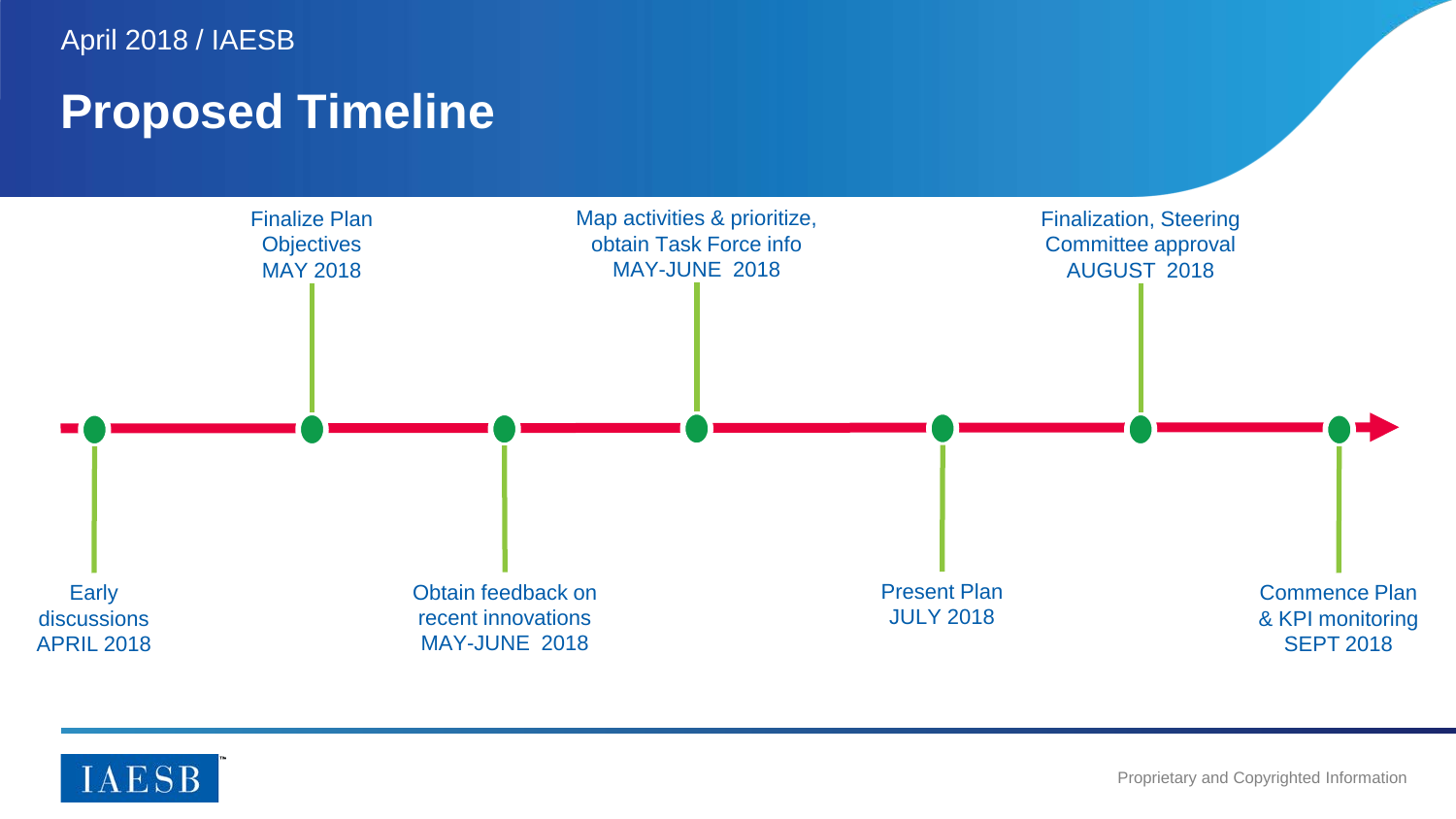# **CAG Comments**

- IFAC Resources supporting engagement and communications
- Accounting Education Resources webpage
	- Include media beyond just text/print also videos and podcasts
	- Include a feedback mechanism to see who is accessing resources and their thoughts
- KPI's are very important and should align with other Boards
- Target audience should include academics, universities and accreditation bodies